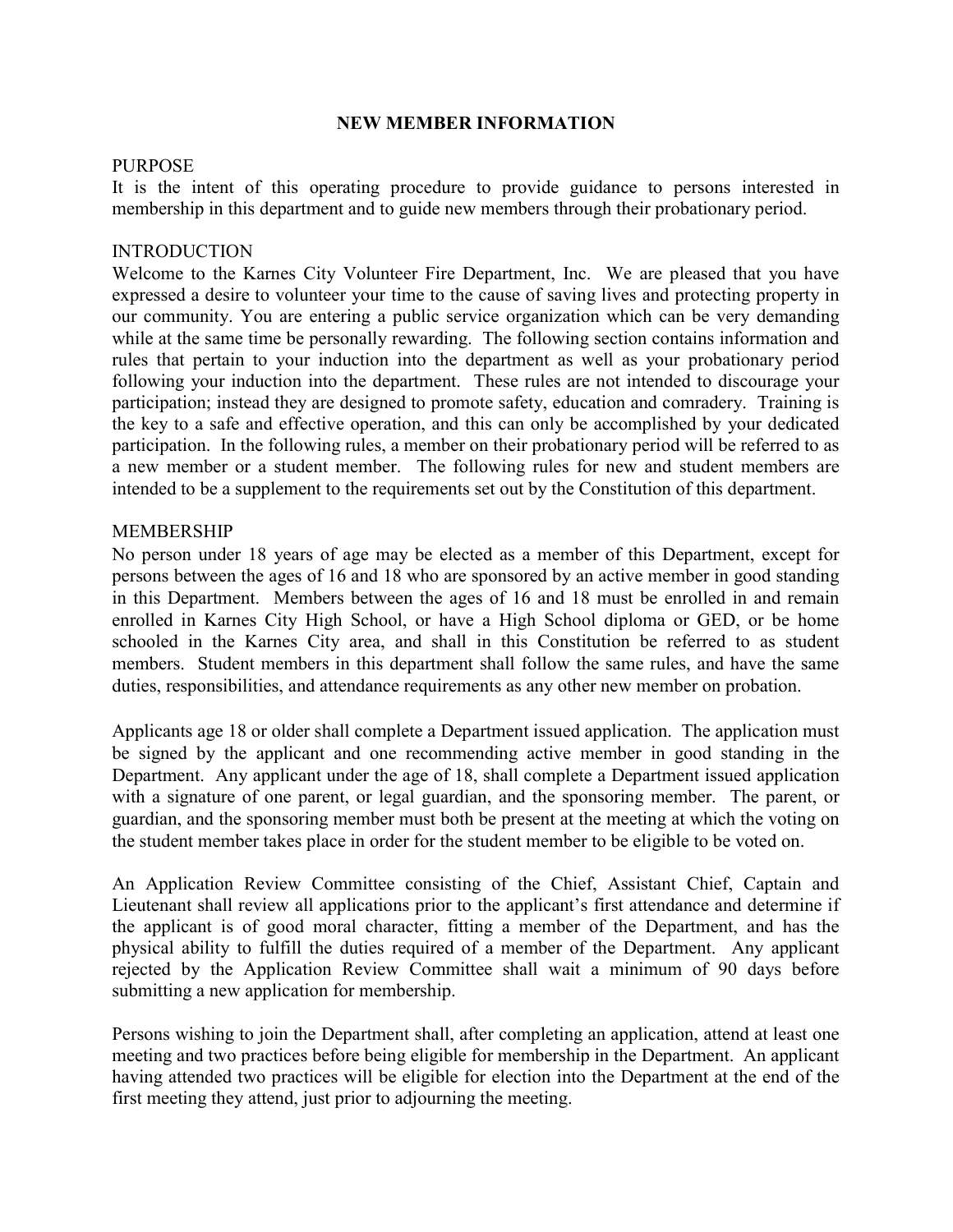Voting on the admission of new members shall be done by secret ballot and it shall require a two-thirds majority vote of the eligible voting members present at a meeting to accept an applicant into the Department as a new member on probation. Any applicant rejected by the membership shall wait a minimum of 90 days before submitting a new application for membership. Each new members voted in must complete the Courage to be Safe training and shall read the Constitution, the By-Laws, and the Standard Operating Procedures and Rules and Regulations Manual and they must sign a form stating that they understand the requirements of each and agree to abide by them, before being issued any department property. Each new member must compete the following training within 90 days of being voted in on probation: ICS-100 (Introduction to the Incident Command System), ICS-200 (ISC for Single Resources and Initial Action Incidents), ICS-700 (Introduction to the National Incident Management System), and ICS-800 (National Response Framework). Each new member must complete the SFFMA Firefighter I Certification training; including passing all test requirements, before being removed from probation.

New members and/or Student members, ages 17 and over, who are voted into the Department will be placed on probation for a period of not less than one year or more than three years. Student members between the ages of 16 and 17 who are voted into the Department will be placed on probation until, at a minimum, they reach the age of 18, and until they fulfill all the probationary requirements as that of any other member of the department, and must do so in a time frame not to exceed 2 years after they turn 18 years of age. Any extenuating circumstances that prevent a member on probation from fulfilling the probationary requirements within the time frame requirements stated in this section shall address the issue with the Probation Committee.

All new members on probation shall be evaluated at least quarterly by a Probation Committee consisting of the Chief, Assistant Chief, Captain, and Lieutenant. New members may be evaluated on any action or lack thereof that the committee determines may be cause for notice, including but not limited to the rules of Article 9, Section 1. It is the responsibility of each member of the department to notify the Probation Committee of any action, or lack there of, that may be used for the purpose of a fair evaluation of a probationary member. The Probation Committee shall report to each new member, the committee's findings, and inform them of their progress in the department whether good or bad.

The Probation Committee shall give reports of unsatisfactory evaluations to new members in the following manner:

- 1. Verbal warnings will be given as a first notice and may also be given as a subsequent notice on minor issues determined to be unsatisfactory.
- 2. Written warnings will be given as a more serious form of notification or for a repeated notice of the same unsatisfactory issue that is not resolved.
- 3. If verbal or written warnings do not resolve issues of unsatisfactory evaluations or in the case of very serious infractions, the Probation Committee may recommend the expulsion of the new member from the department during any meeting of the department.
- 4. In case of serious infractions, the Probation Committee may bypass the verbal and written warnings and immediately recommend expulsion from the department.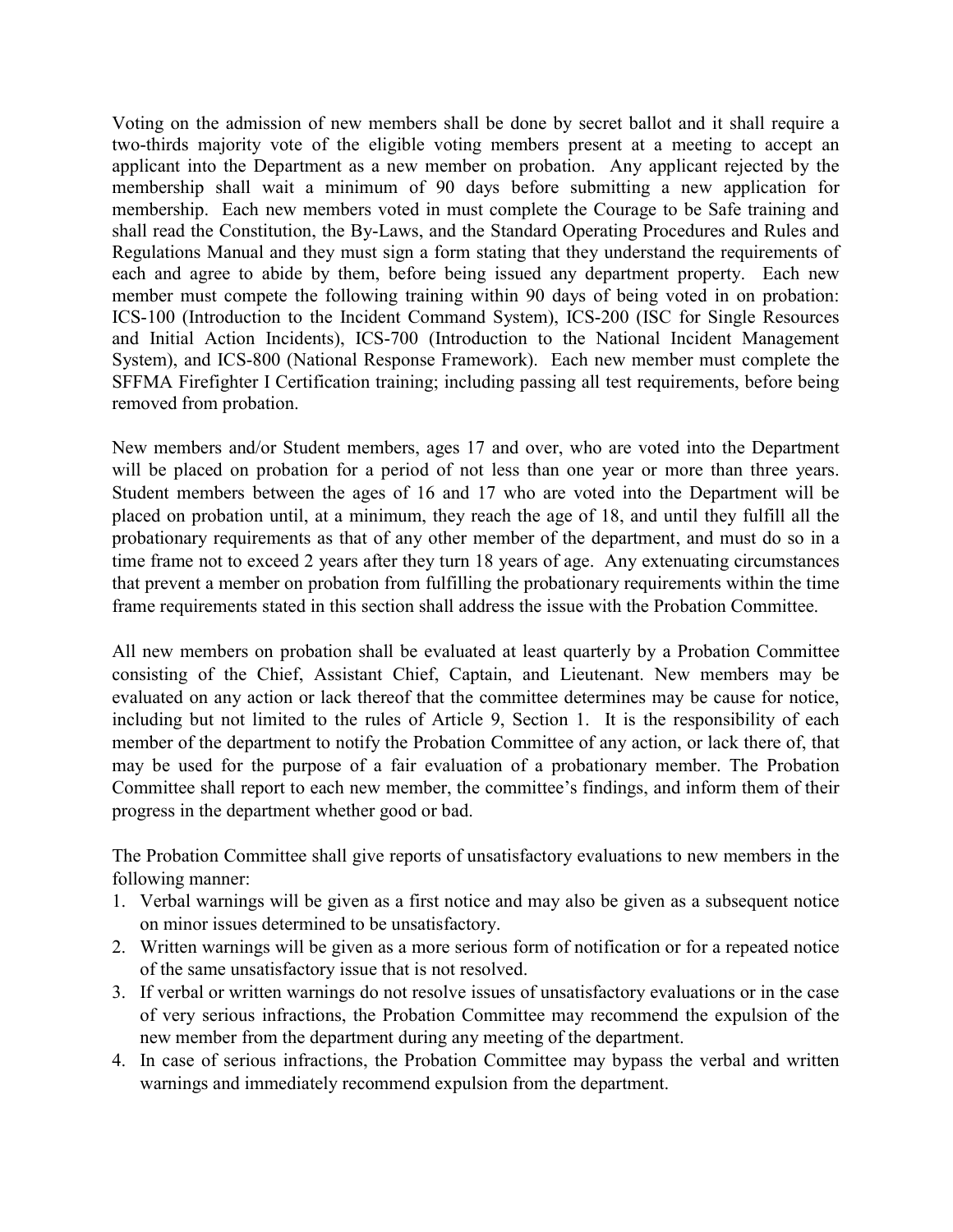A vote to remove a new member from the Department may be called for by the Probation Committee, or by any active member in good standing, during any meeting of the department. The member making the request shall present reasonable and just cause to the membership as to why the new member should be removed. Voting on the expulsion of new members shall be done by secret ballot and it shall require a two-thirds majority vote of the eligible voting members present to reject the new member and expel them from the Department and the person shall wait a minimum of 90 days before submitting a new application for membership.

New members who complete their probationary period and are determined and recommended by the Probation Committee to be acceptable for membership in the department will be accepted as a member in good standing in the Department and no election will be held unless called for as provided in Section 9.

If any person, having been elected a member of this Department, fails to appear within 30 days after having received notice of their election, the election shall be declared void, unless prevented by sickness, absence from the city or such other misfortunes that may render it impossible to attend.

Should any member of the Department fail to attend any meeting or practice for 90 consecutive days without submitting a request for leave of absence, then this extended absence shall be considered as a resignation from the Department unless the absence is covered under Article 8, Section 4.

To be elected to, or remain eligible for student membership in this Department, student members shall meet or maintain the following requirements:

- 1. Must be enrolled in and remain enrolled in Karnes City High School, or have a High School diploma or GED, or be home schooled in the Karnes City area.
- 2. Must have passing grades on their most recent report card prior to election.
- 3. Must maintain passing grades to remain active in this Department.
- 4. Must submit a copy of each report card and progress report to their sponsoring member.
- 5. Must live within a reasonable proximity to the Karnes City fire station as determined acceptable by the membership.

Upon receipt of a failing progress report or report card, a student member will be suspended from any and all functions of the Department until passing grades are shown on the next progress report or report card. Should a student member receive (3) three failing progress reports or report cards during any one semester, the student member will be expelled from the Department and will not again be eligible for student membership.

New members will be issued protective clothing, helmet, pager, and other equipment following their election into the department as a new member, and upon completion of the Courage to be Safe training. They shall also read the Constitution, the By-Laws, and the Standard Operating Procedures and Rules and Regulations Manual and must sign a form stating that they understand the requirements of each and agree to abide by them before being issued any equipment. New members will not be issued a key to the station until they have completed their probationary period and are voted in as an active member. All department property will be returned to the department when membership in the Department ceases.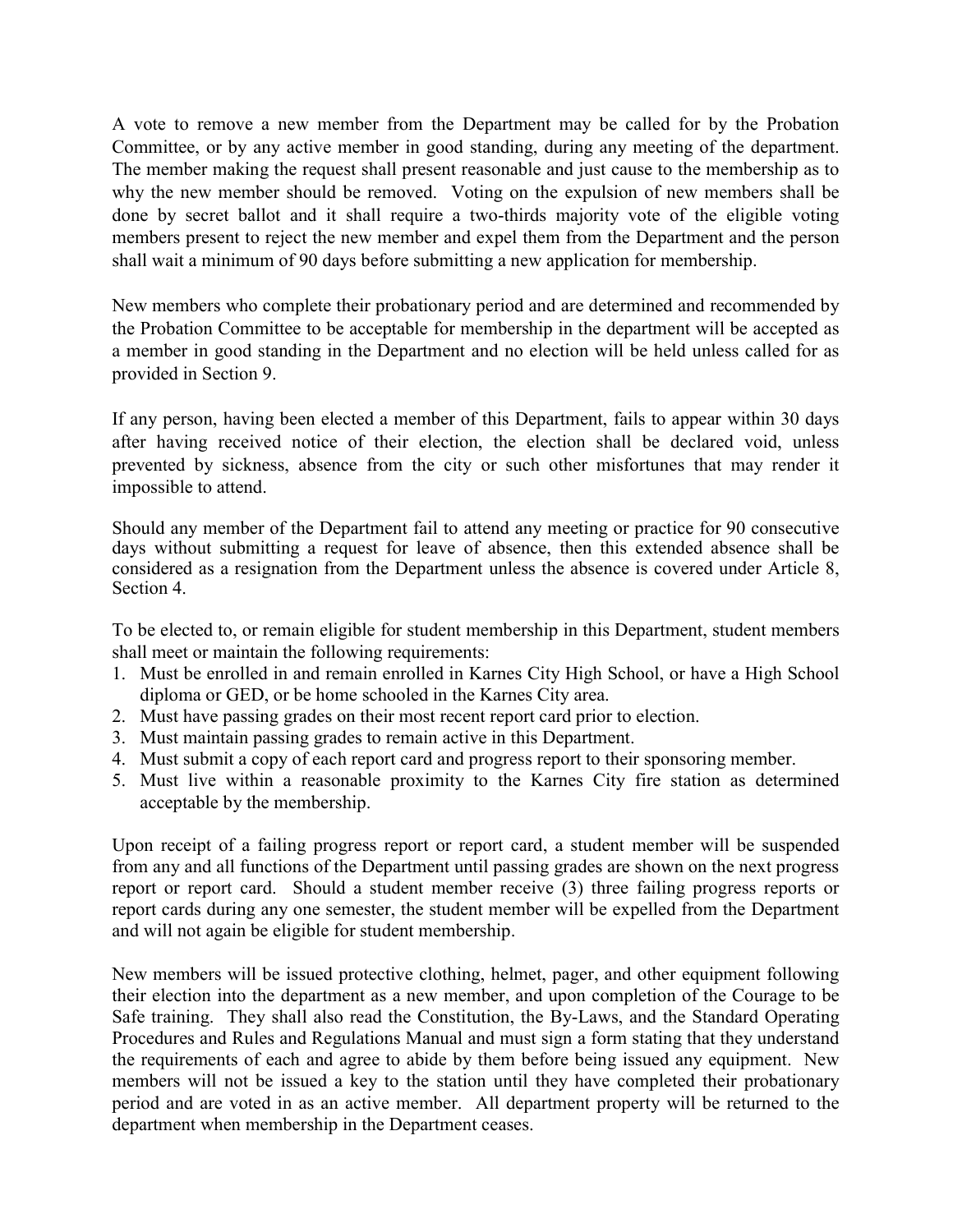Members of this department may not request a leave of absence while on probation, under suspension, or while holding an office within this Department. New members may not hold any office in the department.

Each and every member of the department shall perform the duties of a firefighter faithfully and to use their utmost endeavor to promote the interest and welfare of the department.

The Department shall have the right to reprimand, suspend or expel any of the members for bad character, criminal or other such misconduct as is considered infamous, or calculated to bring disgrace, contempt or derision on the Department as a body. Fighting, being intoxicated at meetings, practices, alarms or other Department functions, offering false excuses and failure to follow orders may also be reasons for suspension, expulsion or reprimanding members. Any member who knowingly defaces, damages, destroys, discards, or sells for profit or personal gain, any department property may be subject to suspension, expulsion, or reprimand.

The Department reserves itself the right to strike from the roll any of its members for nonperformance of any of the several duties imposed by this Constitution, the By-Laws, and the Standard Operating Procedures and Rules and Regulations Manual.

Members on probation, whether they are new members on probation or active members placed on probation, will be responsible for keeping the station and apparatus clean. If there are less than four members on probation, then the last four members to join the department shall be responsible for the cleaning responsibilities.

All members of this department will be required to turn in a copy of their vehicle liability insurance policy and copy of their driving record annually, and it shall be submitted on or before the annual meeting of this department in February.

This Department prohibits discrimination on the basis of race, color, religion, sex, or national origin.

# **MEETINGS**

The meetings of this department shall be held on the second Monday of each month at 7:30 P.M. Special meetings may be called as necessary.

Any member or new member failing to attend at least 25% of the meetings per calendar year may be expelled from the department.

## **PRACTICES**

The regular practices of the Department shall be held at 7:30 P.M. on each Monday of the month, except for the second Monday, unless a holiday makes scheduling practice inappropriate.

Any member who fails to attend at least 40% of the practices per calendar year, and any new member on probation who fails to attend at least 60% of the practices per calendar year, may be expelled from the Department unless they display some good and satisfactory excuse for their absence.